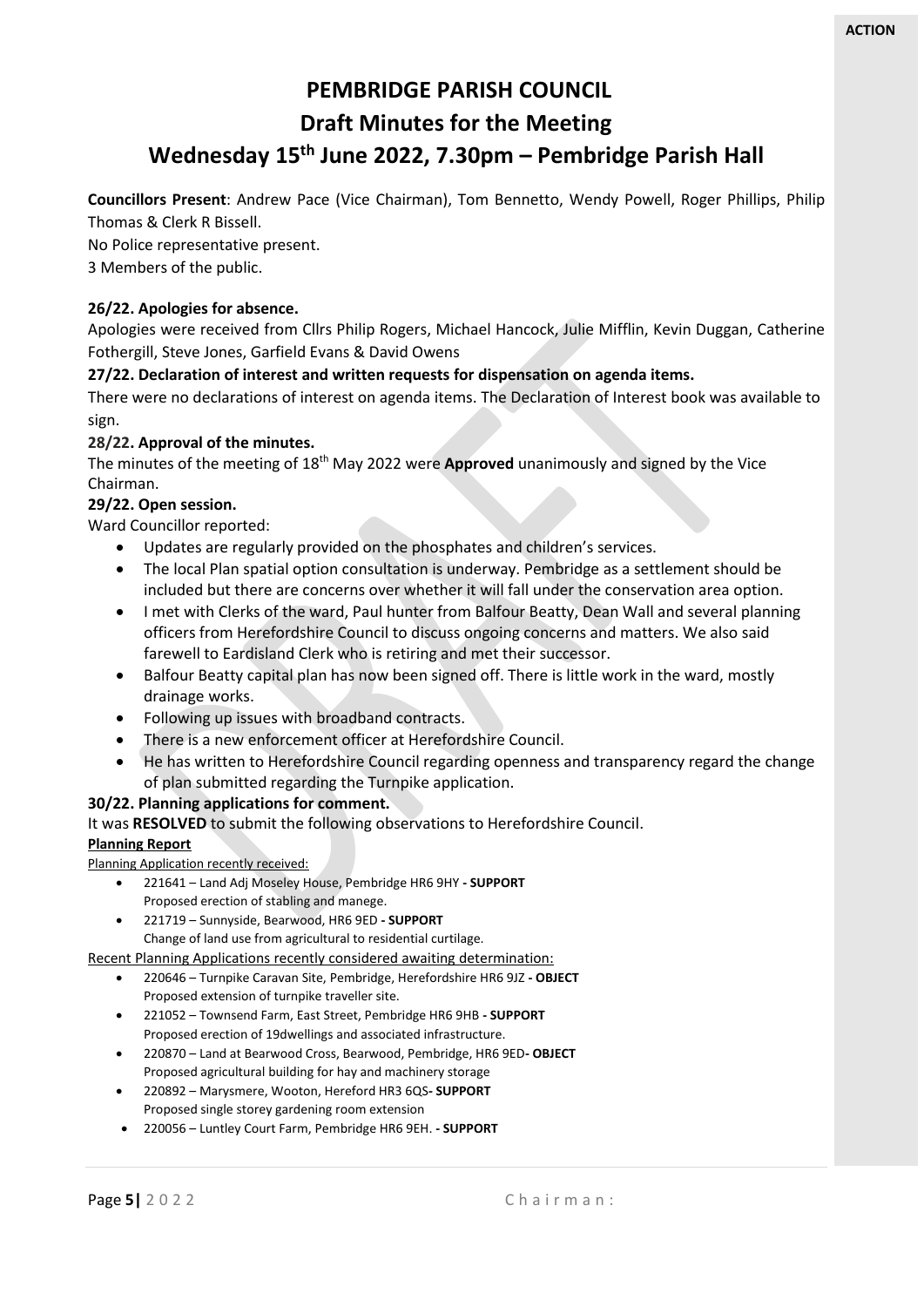**ACTION** Conversion of existing barns into holiday accommodation including link structure, treatment plant removal of bays of modern buildings and pumping station and auxiliary works.

- 213249 Lower green Farm, Pembridge, HR6 9JG -**- SUPPORT** Amended – proposed siting of 3 holiday accommodation units with landscaping, drainage & parking.
- 213500 Bearwood Farm House, Bearwood, HR6 9EE **-SUPPORT** Proposed demolition of existing two storey and replace with single storey.
- 213249 Lower Green Farm, Pembridge, HR6 9JG **-SUPPORT** Siting of 3 holiday accommodation units with landscaping, drainage and parking.
- 212917 Court of Noke, Noke Lane, Pembridge, HR6 9HW. **-SUPPORT** Erection of eighteenth-century reused porch and insertion of stable door to replace brickwork.
- 201102 Land adjacent to Pembridge Village Hall, Bearwood Lane, HR6 9EB **- SUPPORT** Fell 3-4 Leylandii trees T4 due to excessive shading to be replaced with mixed hedging
- 193126 Fairfield Cottage, 12 Court Meadow, Pembridge HR6 9EW **- SUPPORT** Fell Silver birch due to damage and falling sap.

## Planning Decisions

None.

## **31/22. Clerks report.**

- Forwarded completed Annual Statement and documents to external Auditor
- Published the public rights notice
- Works completed on the Memorial Steps.
- Post Office Van issued should now be resolved
- Made Local Plan response on behalf of Parish Council with Herefordshire Council
- Uploaded Parish Council planning comments for the Townsend & Turnpike applications
- Arranged contractor quotes for boardwalk repairs/renovation.
- Arranged removal of damaged bench in the playground

## *All other items are being dealt with and are ongoing.*

## **32/22. Finance Report and Approve Payments.**

Bank reconciliation for 31st May 2022 complete using VT cashbook.

Balances at 31<sup>st</sup> May 2022

| <b>Current Account:</b>    | £30614.95 |
|----------------------------|-----------|
| Tracker Account:           | £16011.27 |
| National Savings Account:  | £12109.15 |
| Income since last meeting: |           |

#### None

## **Requests for payment: Approval to be requested**

Toilet Cleaner, Clerk salary & HMRC for June 2022 as previously agreed by Parish Council

NEST pension contribution as per agreed payment schedule

| <b>Clerks Expenses</b>    | June 22                      | £23.45   | $+VAT$  |
|---------------------------|------------------------------|----------|---------|
| <b>West Mercia Energy</b> | Elec toilets Apr 22          | £22.24   | $+ VAT$ |
| James Ross                | Mowing                       | £540.00  |         |
| William Protheroe Ltd     | <b>Memorial Steps repair</b> | £1850.00 |         |
| One Stop                  | Various Jubilee Printing     | £635.40  | $+VAT$  |
| A Headley - Ceilidh Band  | Jubilee Band                 | £420.00  |         |

## **33/22. Parish Council insurance provision for 2022-23**

The clerk presented three quotes and an analysis breakdown from Gallagher & Co (current provider), Zurich and BHIB Insurers. Parish Council **AGREED** to insure with Zurich for 2022-23 on 3-year long term agreement at a cost of £743.80. *Clerk to arrange*

## **34/22. Bell on Market Square.**

Correspondence was read from a road user complaining about the bell bollards protecting the Market Hall following an unfortunate incident where a car was damaged by the bell. Councillors felt the bell protected the Market Hall and this was a highways matter. *Clerk to respond.*

Clerk

Clerk